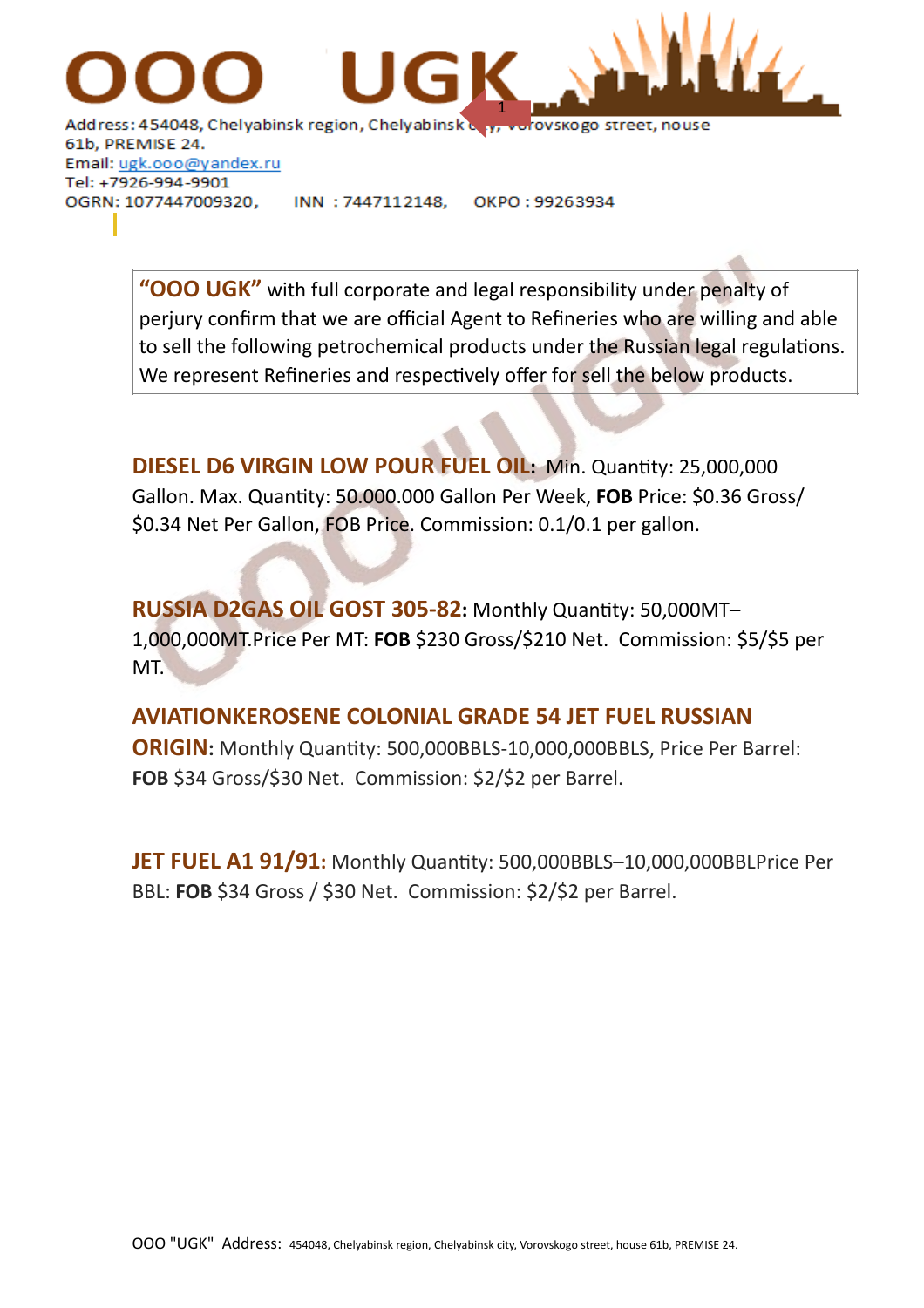

61b, PREMISE 24. Email: ugk.ooo@yandex.ru Tel: +7926-994-9901 OGRN: 1077447009320,

INN: 7447112148. OKPO: 99263934

## FOB TRANSACTION PROCEDURE

1. Buyer Company Issues LOI/ICPO to Purchase Products.

2. Seller issues CI for Available quantity in the Storage Tank to Buyer Buyer signs and return to Seller

3. Buyer register and legalize the commercial invoice also obtain allocation title transfer certificate in favor of buyer to allow Buyer conduct the dip test in seller storage tanks before tank extension or injection of the Product in buyer storage tanks if buyer is interested to rent their own storage facilities.

4. Upon receipt of the legalized and registered commercial invoice from seller, seller Issues below documents and sign NCNDA/IMFPA with all Groups with Commission Structures.

- **1. Company Registration Certificate.**
- **2. Statement of Product Availability.**
- **3. Authority to Sell (ATS).**
- **4. Unconditional DTA.**
- **5. Tank Storage Agreement (TSA).**
- **6. Tank Storage Receipt (TSR).**
- **7. Export license.**

**8. ATV. For immediate dip test of the product in seller storage tanks.**

5. Buyer confirm dip test result and Makes 100% Payment by MT103 TT wire Transfer within 24 hours. After confirmation of Buyers' payment, seller out pays facilitators involved in the transaction. Buyer will extend seller storage tank or immediately inject the product into their own rented storage tank.

6. Seller issues Final Agreement to Buyer Company to review Contract on R/E Monthly Deliveries.